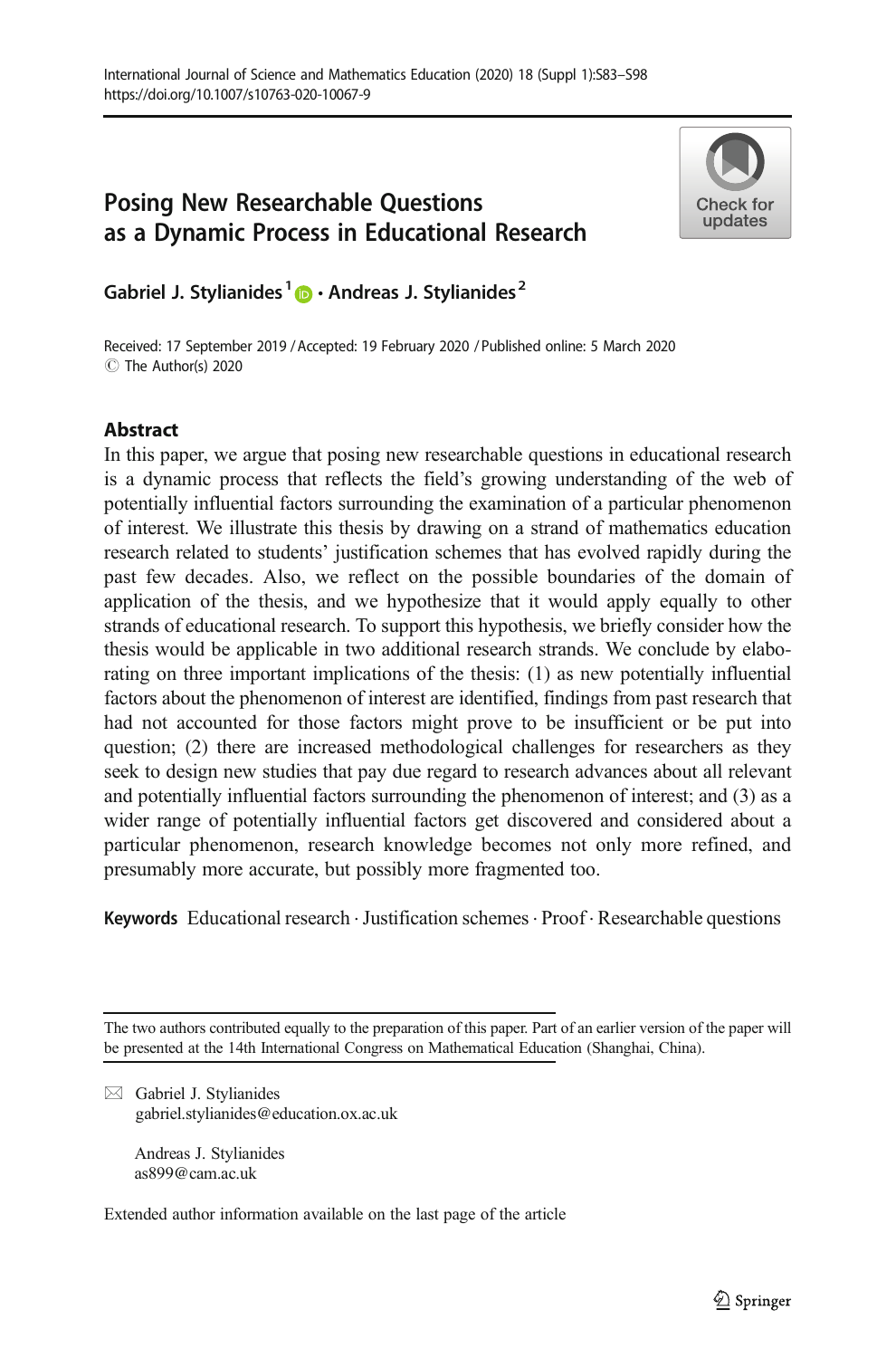## Introduction

In every empirical study in educational research, the researcher needs to make decisions on how to deal with factors that can possibly influence the phenomenon under examination. In particular, when posing a new research question, the researcher needs to make decisions about whether (a) to ignore certain factors that are deemed unimportant, (b) to document other factors heavily or using a "light touch" approach depending on their expected or presumed influence on the phenomenon under examination, or (c) to modify the research design so as to make non-applicable certain potentially influential factors that are nevertheless of no special interest to the new research. In posing a *researchable question* (i.e. a question that can be investigated empirically), decisions about how to deal with the whole web of factors that can possibly influence the phenomenon under examination need to be made carefully, transparently, and in a justifiable way, drawing on relevant theoretical or conceptual frameworks and associated empirical findings. If proper handling of potentially influential factors is not possible, then the question can be deemed non-researchable and an alternative research question may have to be posed.

The process we described above, which we consider typical of empirical research in education that involves qualitative or quantitative methods alike, is grounded in an important assumption: in posing a new researchable question, the researcher has sufficient understanding of the web of potentially influential factors and the possible influence that each of them might have on the phenomenon under examination so as to make informed decisions about how to handle these factors (see options a–c in the previous paragraph). This assumption, though sensible and to some extent inevitable for any empirical research study to be carried out, is often left implicit in research reports. Yet, we argue, the assumption deserves careful reflection and scrutiny in empirical research reports—both in the description of the research design and in the interpretation of the research findings about the phenomenon under examination.

The importance of doing so derives primarily from the fact that a researcher's understanding of the web of potentially influential factors for a specific research question is inevitably limited, as that understanding can only reflect the current state of research knowledge in the field about the respective topic. In other words, the researcher cannot exclude the possibility of the presence of influential factors other than those already considered or known in the literature at the time. If, however, other important factors did exist, these factors would not have been accounted for in the research design but they might have nevertheless influenced the research findings. Also, when knowledge of these other important factors becomes available, this knowledge will have to be considered by subsequent studies on the topic and, of course, it will have to be reflected in the phrasing of these studies' research questions, which in essence will be *new* researchable questions.

In this paper, we set forth the thesis that *posing new researchable questions in* educational research is a dynamic process that reflects the field's growing understanding of the web of potentially influential factors surrounding the examination of a particular phenomenon. Several important implications follow from this thesis, which we will consider later in the paper.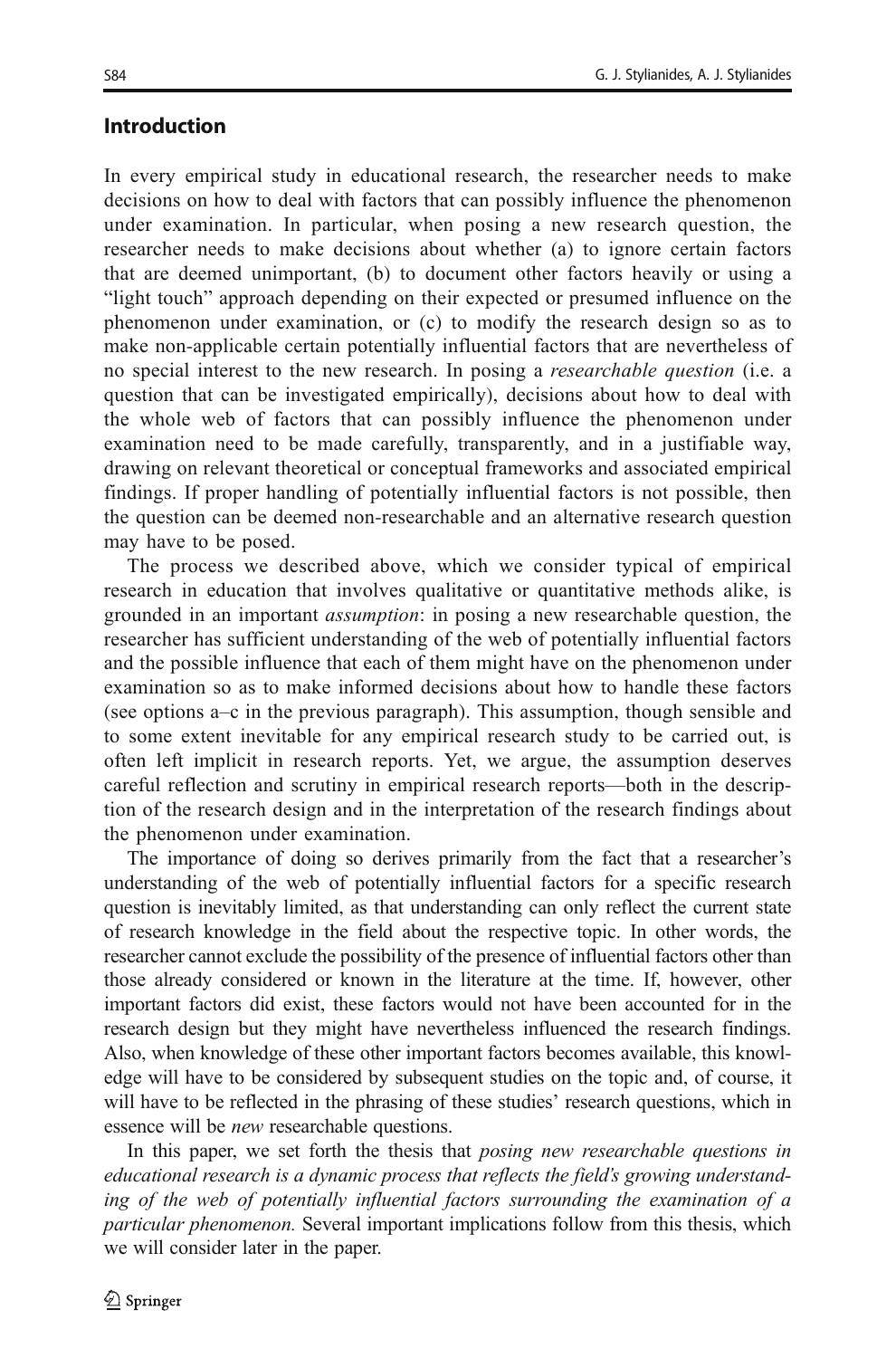## The Scope of the Paper

Our primary aim in this paper is to exemplify the aforementioned thesis and associated implications. We do so mainly by discussing in depth one example that derives from a major strand of mathematics education research in the area of proof. The example traces the development of researchable questions concerning researchers' efforts to investigate students' *justification schemes* (Harel & Sowder, [1998](#page-14-0), [2007](#page-14-0)) based on students' performance on proof construction tasks (definitions of the terms in italics will be offered later in the paper). The area of students' justification schemes has attracted the investigation of a wealth of research questions that meet the criteria set forth by Cai, Morris, Hohensee, Hwang, Robison, Cirillo, Kramer and Hiebert ([2019](#page-14-0)) that characterize significant research questions. Specifically, students' justification schemes have been connected in the literature with instructional problems that many teachers across levels of education share (see, e.g. Harel & Sowder,  $2007$ ); also researchers have strived "to understand underlying mechanisms [of these problems] and their interactions with the context" (Cai et al., [2019,](#page-14-0) p. 118).

In our discussion, we will draw partly on our own research in the area of students' justification schemes and partly on research that was conducted by others in order to illustrate the point that new researchable questions have evolved dynamically with the field's growing understanding of the web of factors that influence both students' performance on proof construction tasks and the inferences that researchers draw, or can draw, about students' justification schemes based on that performance. It is beyond the scope of this paper to trace the full development of new researchable questions in this area. One reason for this is our desire to illustrate a thesis rather than provide a comprehensive review of a particular strand of research. Another reason is our inevitably incomplete understanding of the relevant literature, which has expanded rapidly over the past few decades (for relevant partial reviews, see Harel & Sowder, [2007;](#page-14-0) Stylianides, Bieda, & Morselli, [2016;](#page-15-0) Stylianides, Stylianides, & Weber, [2017\)](#page-15-0). As we will explain later in the paper, the rapid growth of research knowledge in this area has enhanced in rather complex ways the field's understanding of students' justification schemes, while at the same time it has created increased methodological challenges for researchers as they seek to achieve a defensible balance between investigating new researchable questions about students' justification schemes and being considerate of the wealth of factors that have been found to bear on students' proof constructions.

Obviously, we would not write this paper if we thought that its thesis was specific to a particular strand of research within mathematics education. Towards the end of the paper, we will briefly discuss two other strands of mathematics education research to which we argue the same thesis would apply so as to give readers a sense of the possible broader applicability of the thesis. Our limited knowledge of the evolution of researchable questions in other research strands within mathematics education and beyond does not allow us to explore the boundaries of the domain of application of the thesis. We hypothesize, though, that the same ideas would apply more broadly, including in other strands of educational research such as science education, and we invite other researchers to contribute to the exploration of this hypothesis.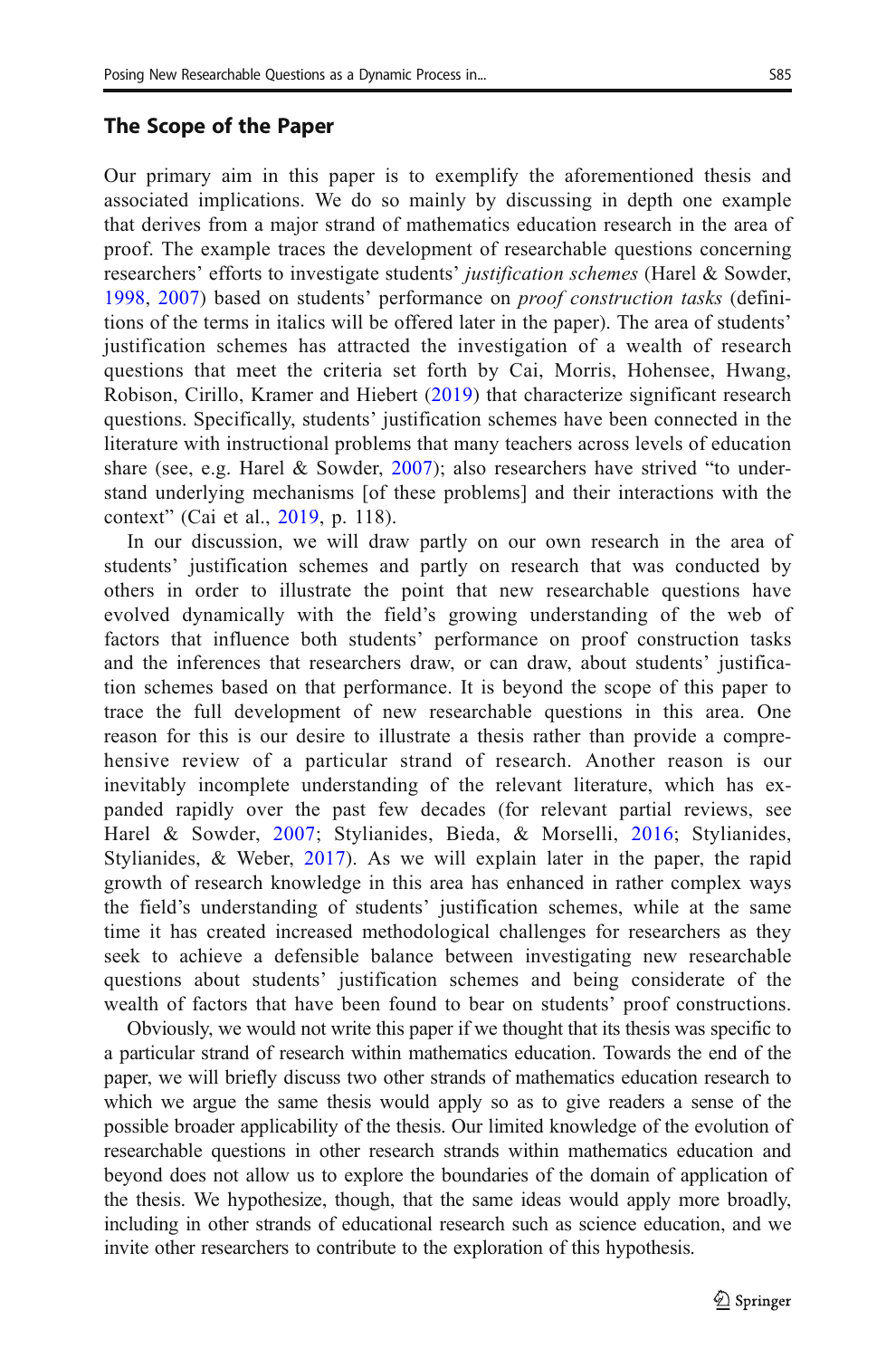## Investigating Students' Justification Schemes Using Proof Construction Tasks

We will begin this section by providing some background context for research on the notion of students' justification schemes. We will then exemplify our thesis by discussing new researchable questions that emerged over time as researchers used proof construction tasks to investigate students' justification schemes. We will conduct this exemplification in two parts: first, by discussing in detail the transition from one researchable question to a new one, drawing on relevant research from the 1990s and the 2000s; second, by discussing the expansion of new researchable questions, drawing on the findings of three recent research studies in the area.

## Research Context

Harel and Sowder [\(1998](#page-14-0), [2007](#page-14-0)) used the notion of "justification schemes" (also referred to as "proof schemes" in some of their publications) to describe what arguments convince students and what arguments students offer to convince others, that is, what counts as a proof from the students' standpoint. Specifically, Harel and Sowder [\(2007\)](#page-14-0) defined an individual's justification scheme with respect to "what constitutes ascertaining and persuading for that person" (p. 809), where *ascertaining* is defined to be "the process an individual […] employs to remove her or his […] own doubts about the truth of an assertion" (p. 808) and *persuading* is "the process an individual [...] employs to remove others' doubts about the truth of an assertion" (p. 808).

Unsurprisingly, students' standards of conviction often do not align with acceptable standards of conviction in the mathematical community, and this constitutes an instructional problem that many mathematics teachers (including university instructors) face as they engage their students in proving. Indeed, students' justification schemes can take various forms, and these have been classified by Harel and Sowder ([1998](#page-14-0), [2007](#page-14-0)) under the following three general categories: (1) *externally based*, when conviction originates from some source that is external to the student, such as an authority (authoritarian justification scheme), the form of an argument (ritual justification scheme), or the treatment of symbols that does not have a particular meaning (nonreferential symbolic justification scheme); (2) empirical, when conviction is based exclusively on the use of one or more examples (examples-based or inductive justification scheme) or on perception of one or more drawings (perceptual justification scheme); and (3) *deductive or analytic*, when conviction is based on reasoning that is concerned with the general aspects of a mathematical situation (transformational justification scheme) or on logical deduction of new results from results that are already accepted (axiomatic justification scheme).

Harel and Sowder's notion of justification schemes and respective classification framework (or modified versions thereof) have been used extensively in research studies in the area of proof. We will not discuss here other relevant classification frameworks and their relationship to Harel and Sowder's (this has been done elsewhere; see, for example Harel & Sowder, [2007,](#page-14-0) pp. 810–811; Stylianides et al., [2017,](#page-15-0) pp. 244– 245). What is relevant to our purposes in this paper is that a rather large body of research has investigated students' justification schemes and has tended to use one or both of two kinds of tasks to elicit and document students' justification schemes (see,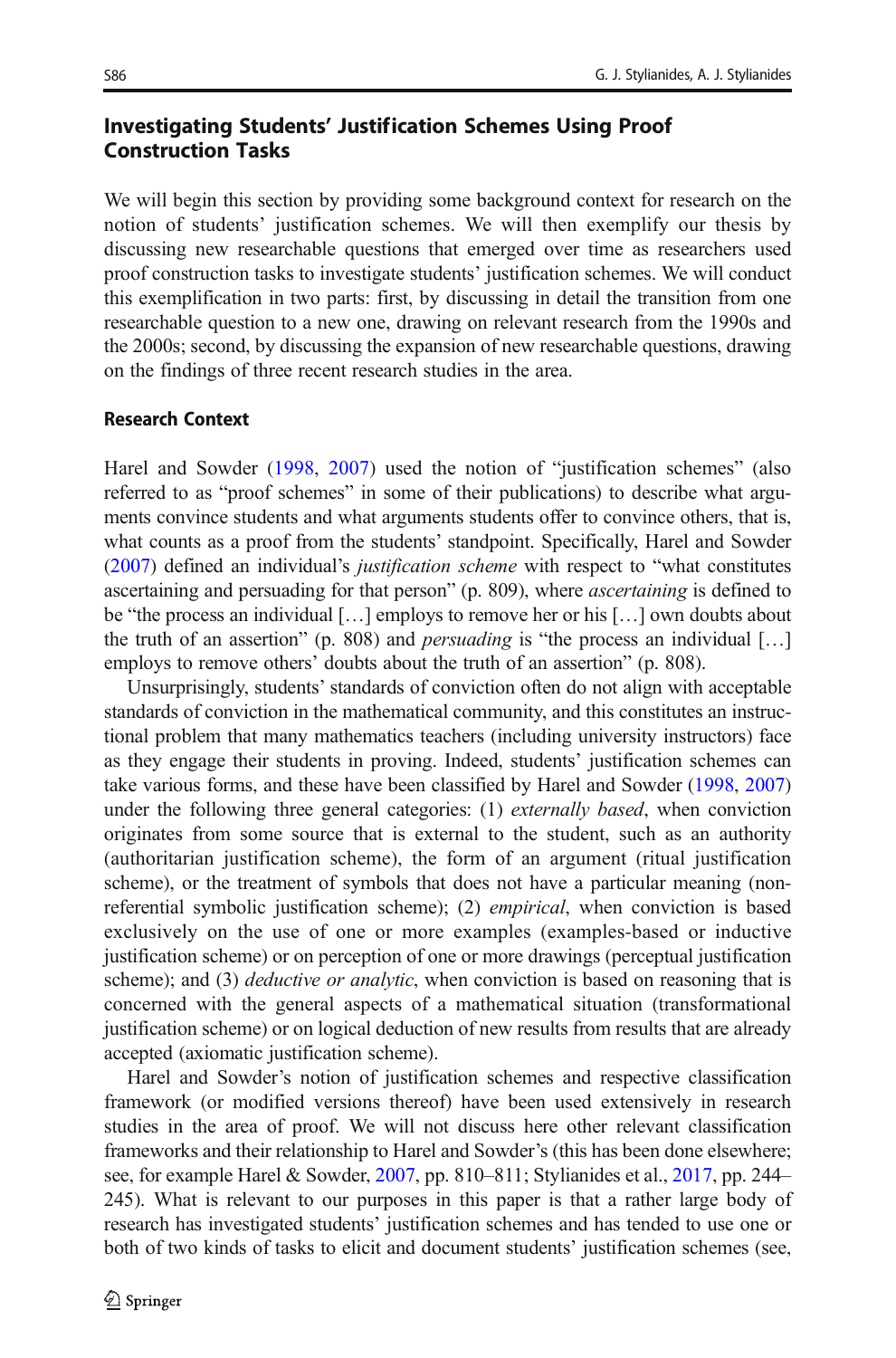e.g. Housman & Porter, [2003](#page-14-0); Kanellos, Nardi, & Biza, [2018;](#page-14-0) Lee, [2016\)](#page-14-0): (1) proof construction tasks, i.e. tasks that ask students to formulate a proof for the truth or falsity of a mathematical claim (usually a mathematical generalization); and (2) proof evaluation tasks, i.e. tasks that ask students to indicate whether they think given arguments for a mathematical claim (usually researcher-generated arguments of various mathematical qualities) meet the standard of proof. The operational hypothesis has been that a student's purported proof (in the first kind of task) or a student's evaluation of a given argument as meeting the standard of proof (in the second kind of task) both reflect, or indicate, the student's justification scheme.

Harel and Sowder [\(2007\)](#page-14-0) reviewed a large number of studies of proof performance at the school and university levels, and they interpreted the findings of these studies in terms of the apparent justification schemes that could be inferred from the results. They concluded that the findings provided evidence that a pervasive justification scheme among both school and university students is the empirical justification scheme. The pervasiveness of the empirical justification scheme has been identified also by the Education Committee of the European Mathematical Society [\(2011a](#page-14-0)) as a "solid finding"<sup>1</sup> of mathematics education research in the area of proof:

[C]onsiderable evidence exists that many students rely on validation by means of one or several examples to support general statements, that this phenomenon is persistent in the sense that many students continue to do so even after explicit instruction about the nature of mathematical proof, and that the phenomenon is international … (pp. 50–51)

The prominence of the empirical justification scheme among students that is described in this excerpt is essentially equivalent to many students having the *misconception that empirical arguments<sup>2</sup> are proofs*, which, as we argued elsewhere (Stylianides & Stylianides, [2009b](#page-15-0)), is a major stumbling block to students' appreciation of the need to learn about the conventional meaning of proof as a deductive argument. In our subsequent discussion, we will draw on the strand of mathematics education research that aimed to document students' justification schemes, with particular attention to whether students have the empirical justification scheme. For the purposes of our exemplification, we will focus on studies that examined students' justification schemes in the context of *proof construction tasks*, though a similar discussion could be conducted using studies that used proof evaluation tasks. We also clarify that, although we use the notion of justification schemes as an organizing structure for our

<sup>&</sup>lt;sup>1</sup> The Education Committee of the European Mathematical Society  $(2011b, p. 46)$  $(2011b, p. 46)$  $(2011b, p. 46)$  defined "solid findings" as follows:

<sup>–</sup> result from trustworthy, disciplined inquiry, thus being sound and convincing in shedding light on the question(s) they set out to answer.

<sup>–</sup> are generally recogised as important contributions that have significantly influenced and/or may significantly influence the research field.

<sup>–</sup> can be applied to circumstances and/or domains beyond those involved in this particular research.

<sup>–</sup> can be summarised in a brief and comprehensible way to an interested but critical audience of non-specialists (especially mathematicians and mathematics teachers).

 $2$  The term *empirical argument* is generally used to describe an invalid (non-proof) argument that purports to show the truth of a statement based on verification of a proper subset of all the cases covered by the statement.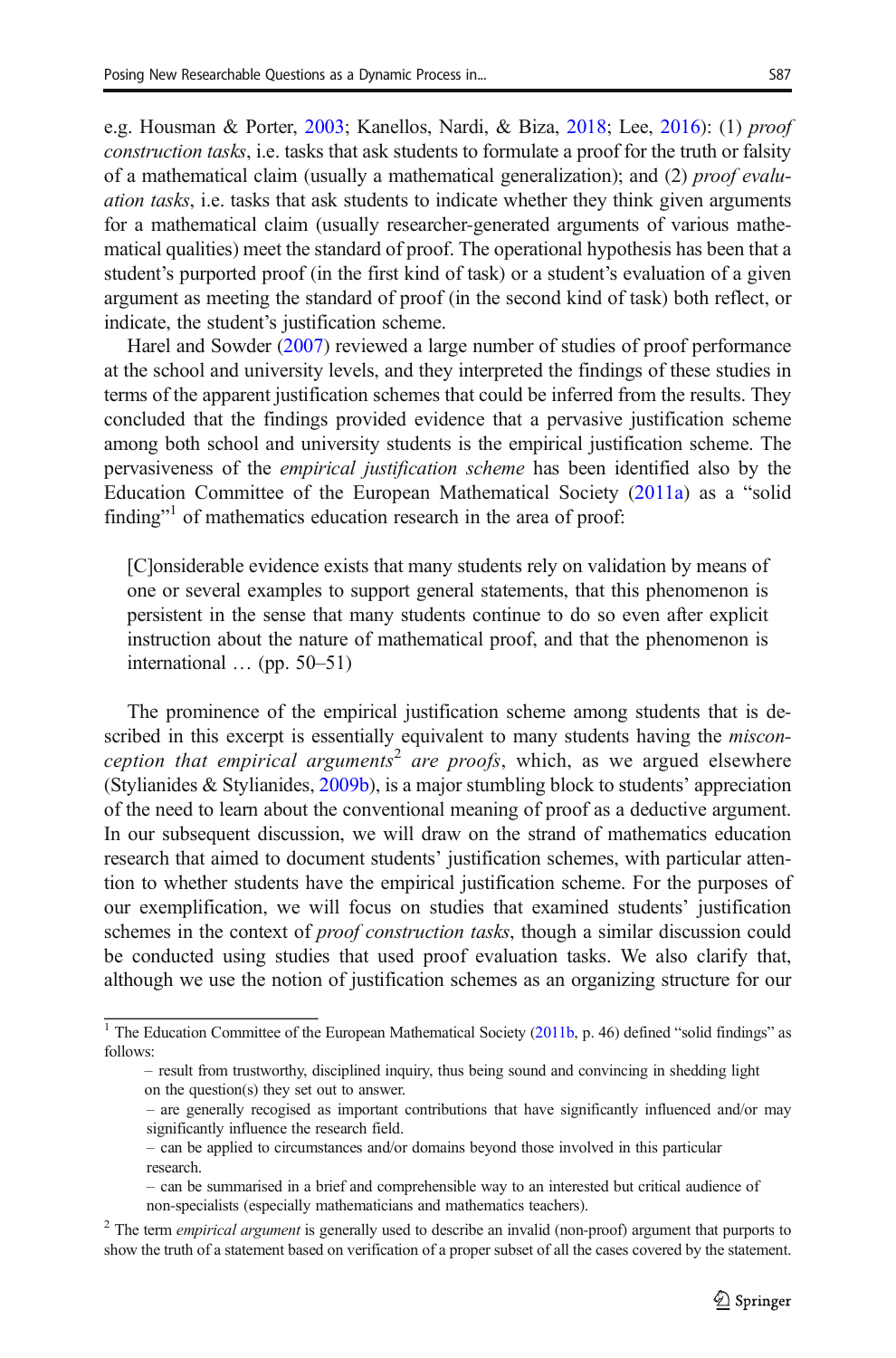discussion, not all studies we discuss herein used this notion to frame their reported research. We judge, however, that these studies' findings (or at least the parts we are interested in) can appropriately be described in these terms and in relation to *research*able questions that might differ from the studies' *stated* research questions.

#### From One Researchable Question to a New One

Some studies into students' justification schemes in the context of proof construction tasks (e.g. Healy & Hoyles, [2000;](#page-14-0) Knuth, Choppin, & Bieda, [2009;](#page-14-0) Senk, [1989\)](#page-15-0), especially studies in the early stages of this research strand, addressed among others the following research question: What are students' justification schemes as derived from students' performance on proof construction tasks? For easy reference, we call this question RO<sub>1</sub>.

Essentially, the aforementioned studies asked students to prove given statements and then used the arguments produced by the students to draw conclusions about students' understanding of proof by mapping students' arguments onto Harel and Sowder's framework of justification schemes. So, for example, a student who offered an empirical argument in response to a task that asked the student to prove a mathematical generalization would be considered to exhibit the empirical justification scheme. If, on the other hand, a student produced a general mathematical argument, the student would be considered to exhibit a *deductive justification scheme*. The findings of these and other relevant studies painted a bleak picture of students' justification schemes, and it is partly on these findings that Harel and Sowder ([2007](#page-14-0)) based their conclusion about the prominence of the empirical justification scheme among school and university students.

In our own research, as part of a 4-year design experiment in an undergraduate mathematics course for students who aspired to join a masters-level elementary teacher education program, we aimed among other goals to help students overcome the misconception that empirical arguments are proofs and thus help them progress beyond the empirical justification scheme (see, e.g. Stylianides  $\&$  Stylianides, [2009b](#page-15-0)). However, we were surprised to observe in the early research cycles of our design experiment that a considerable number of students would persist in producing empirical arguments in response to proof construction tasks, even after we had evidence to believe that the students had understood the limitations of empirical arguments and their inadequacy to meet the standard of proof. This made us begin to uncover a potentially influential factor that both prior research and ourselves seemed to have overlooked up to that point in time when addressing  $RQ_1$ , namely, *students' own perceptions of whether their* produced arguments actually met the standard of proof. In particular, some students could be providing empirical arguments to proof construction tasks not because they believed that empirical arguments were proofs but because, for example, they could not come up with better arguments. In other words, instead of leaving a blank response to the question posed by the instructor, the students might have chosen to write down an erroneous response (in this case, an empirical argument) while still being fully aware of the limitations of their response (in this case, the fact that an empirical argument does not meet the standard of proof).

Our emerging appreciation of the aforementioned factor helped us realize also that our original research design was insufficient to accurately detect the possible existence of the empirical justification scheme among our students. Indeed, the design was based,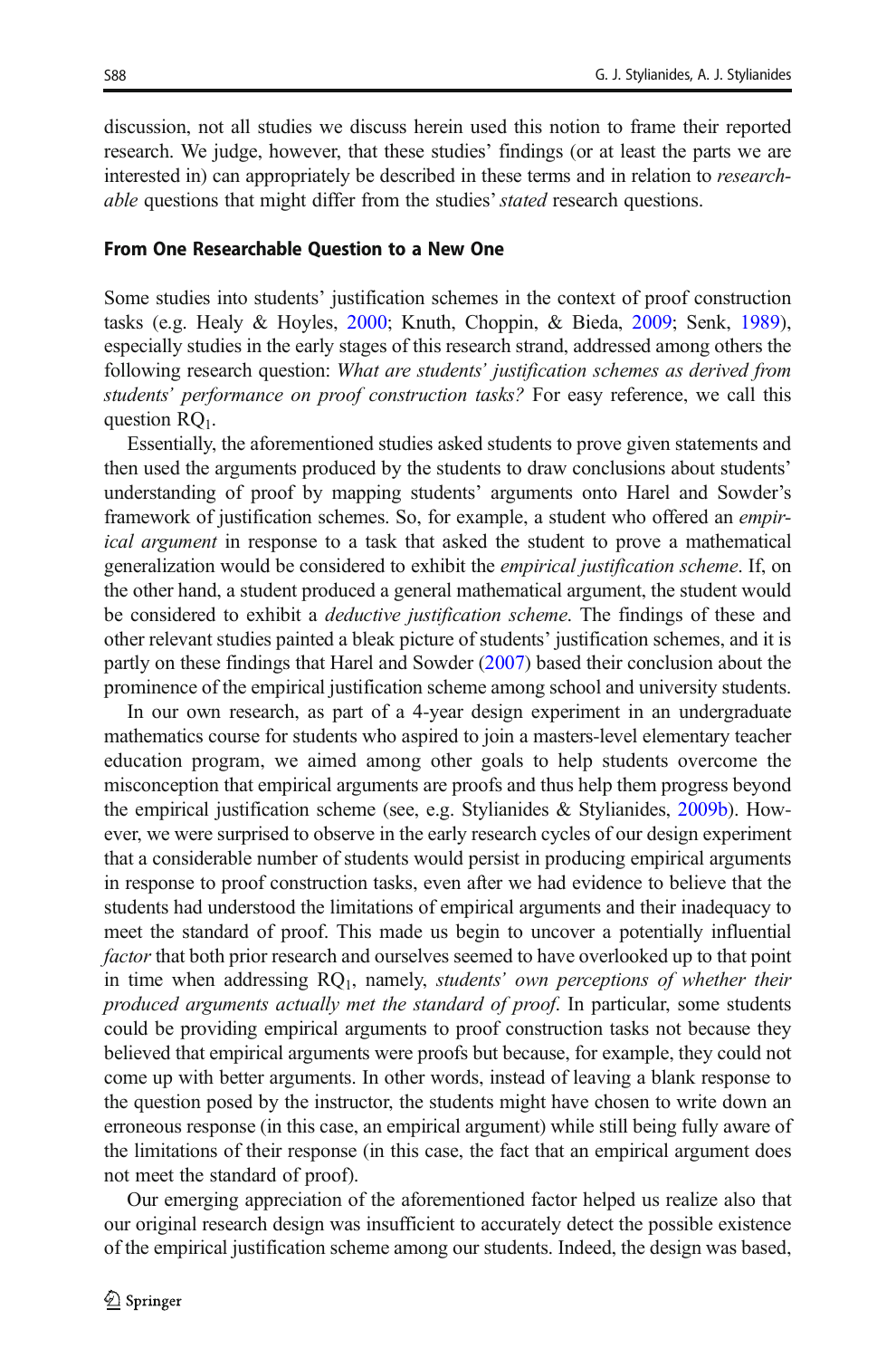implicitly and unwarily, on an assumption that might have not been true for all students, namely, that the arguments the students produced in response to proof construction tasks were actually what the students believed constituted a proof. Accordingly, the findings we had obtained from that research design were likely inaccurate: our failure to account for the new factor might have resulted in us reporting an inflated number of students having the empirical justification scheme. Relatedly, the research question we had used in the original design (namely,  $RQ_1$ ) was no longer fit for purpose as it failed to guide an investigation that would distinguish students who produced empirical arguments and considered those arguments as proofs (i.e. students who exhibited the empirical justification scheme) from other students who produced again empirical arguments but were fully aware of the limitations of their arguments (i.e. students who did not exhibit the empirical justification scheme).

To account for the new factor, we modified our research design by adding a followup prompt to the original prompt that asked students to prove a statement. Specifically, the follow-up prompt asked students to *evaluate* their argument constructions in response to the first prompt: "Do you believe you have actually produced a proof? Why or why not?" In the new research design, conclusions about participants' justifications schemes were drawn based on the combined consideration of their responses to the two prompts. So, for example, a student who provided an empirical argument to the first prompt (the proof construction prompt) would not be considered exhibiting the empirical justification scheme unless the student also indicated in the second prompt (the evaluation prompt) that he or she actually considered the argument to be a proof. The modification in the research design to include a "proof *evaluation* component" in addition to the "proof *construction* component" also necessitated modification of our research question. The new researchable question we posed was the following: What are students' justification schemes as derived from students' performance on combined proof construction-evaluation tasks?  $(RQ<sub>2</sub>)$ .

With this research design and research question, we conducted a new investigation into students' justification schemes using combined proof construction-evaluation tasks (Stylianides & Stylianides, [2009a\)](#page-15-0). We found that the students who produced empirical arguments were roughly split evenly between those who were aware that their arguments did not qualify as proofs and those who believed that their arguments qualified as proofs. The same pattern was observed more generally among the students who produced non-proof arguments (of which empirical arguments is a sub-class). These findings offered evidence that students' own perceptions (evaluations) of whether their produced arguments in proof construction tasks actually met the standard of proof is an important factor for researchers to consider in investigations of students' justification schemes. The findings also helped deepen the theoretical understanding of students' justification schemes by illuminating aspects of students' proof-related behavior in proof construction tasks that tended to go undetected when students were asked to only prove given statements.

In order to offer a possible account of the phenomenon of some students providing invalid arguments to proving tasks while being aware of the limitations of their responses, we used Brousseau's [\(1997\)](#page-14-0) notion of *didactical contract*, which refers to the system of reciprocal obligations between teachers and their students that are specific to the target knowledge. According to this system of reciprocal obligations, which may be implicit and informal, blank responses to a task that is posed by the teacher (not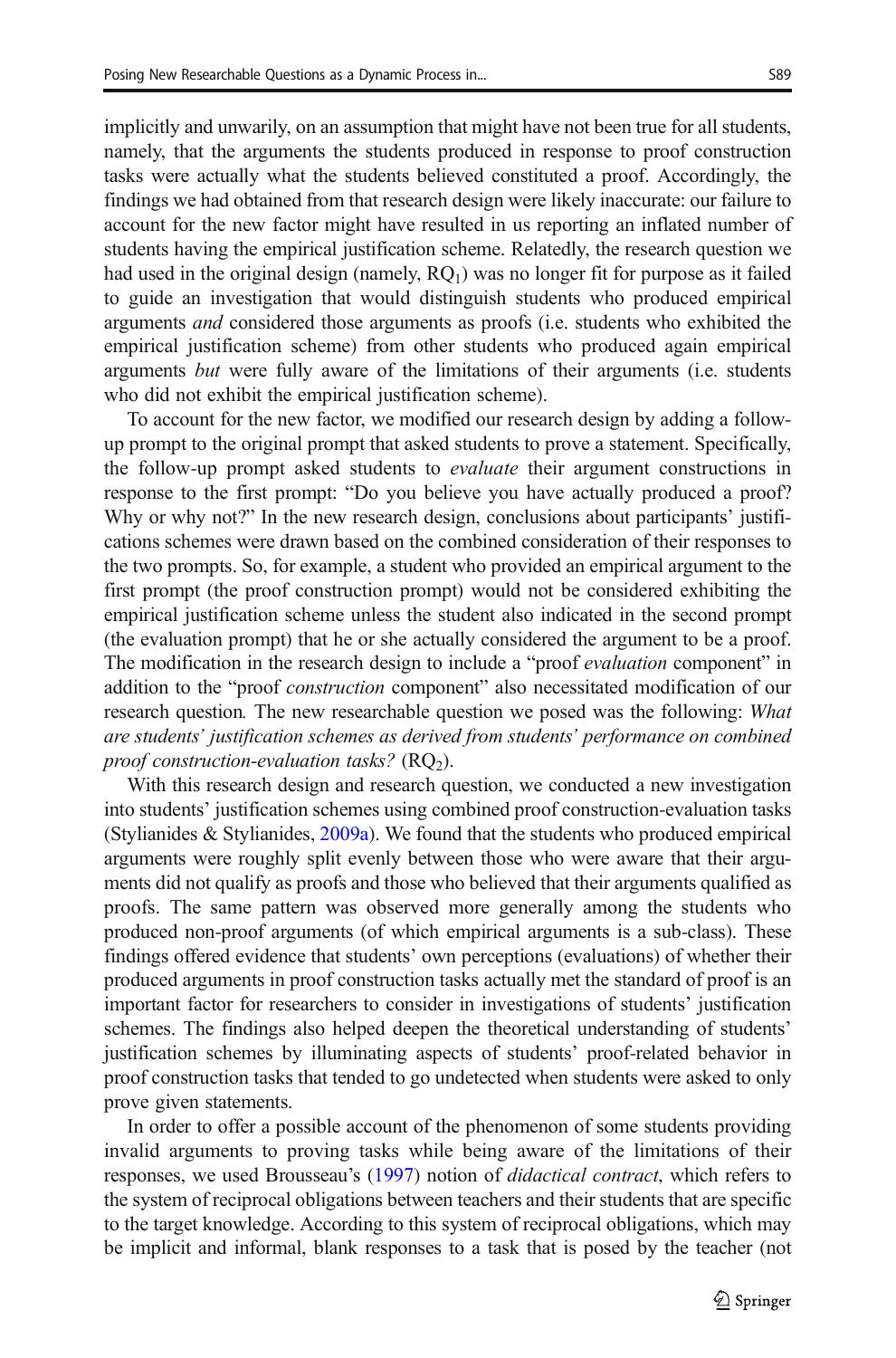necessarily a proving task) are not appropriate as they could be failing to meet the teacher's expectation to receive from the students a response (not necessarily a correct one), and so students tend to offer the best response they can come up with even when they are aware that their response is flawed. This account helps explain also other findings from the literature, such as those reported by Knuth et al. [\(2009\)](#page-14-0) that students were more likely to produce empirical arguments for more difficult proving tasks (the researchers reported 81% vs. 36% empirical arguments for two tasks of different levels of difficulty). According to the researchers, "students likely had no recourse but to use examples as their means of justification" (p. 161).

#### The Expansion of New Researchable Questions

In this part, we will discuss briefly three recent studies that are relevant to the investigation of students' justification schemes (Dawkins & Karunakaran, [2016;](#page-14-0) Stylianides, [2019;](#page-15-0) Weber, Lew, & Mejia-Ramos, [2020\)](#page-15-0), and we will consider how each of them can take  $RQ_2$  to a new direction, thus giving rise to new researchable questions. We will label the new research questions as  $RQ_{3a-c}$  so as to indicate their conceptual (rather than actual) evolution from  $RQ_2$ . We will also use  $RQ_{3a-c}$  as a context in which to reflect on implications of the expansion of research knowledge in the area of students' justification schemes as well as the consequential expansion of new researchable questions in this area.

Dawkins and Karunakaran [\(2016](#page-14-0)) drew attention to the role of *mathematical content* (e.g. algebra, geometry, analysis), including students' mathematical meanings for mathematical content, as a potentially influential factor of students' proof-related behavior. This is relevant to our discussion here as we view students' justification schemes as an indicator of students' proof-related behavior. Dawkins and Karunakaran argued and illustrated the possible negative consequences of a content-generic approach to mathematics education research on students' proof-related behavior. The authors clarified that they did "not intend to deny the validity or value of prior research framed in a content-independent manner […] but rather seek to sensitize the community to possible blind spots induced by common lenses applied to research data and to endorse a research agenda focused on the interplay between proving and particular mathematical content" (p. 65). Dawkins and Karunakaran's message implies a need for the role of mathematical content to be considered in examinations of students' justification schemes, including in the statement of research questions. This message leads, then, to an extension of  $RQ_2$  to the following new set of researchable questions: In the particular content area of algebra/geometry/analysis/[…], what are students' justification schemes as derived from students' performance on combined proof constructionevaluation tasks? ( $RQ_{3a}$ ). Comparisons of students' proof constructions and evaluations of their constructions in different content areas can offer useful insights into the extent to which students' justification schemes are content-specific or content-generic.

Moving on to the second study we will consider in this part, Stylianides ([2019](#page-15-0)) drew attention to another factor that received limited attention by research on students' proof-related behavior, namely, the mode of representation (written versus oral) used by students as they communicate their proof constructions. In a way similar to Dawkins and Karunakaran [\(2016](#page-14-0)) but with a focus on the role of argument representation, Stylianides [\(2019\)](#page-15-0) argued and illustrated the possible negative consequences of a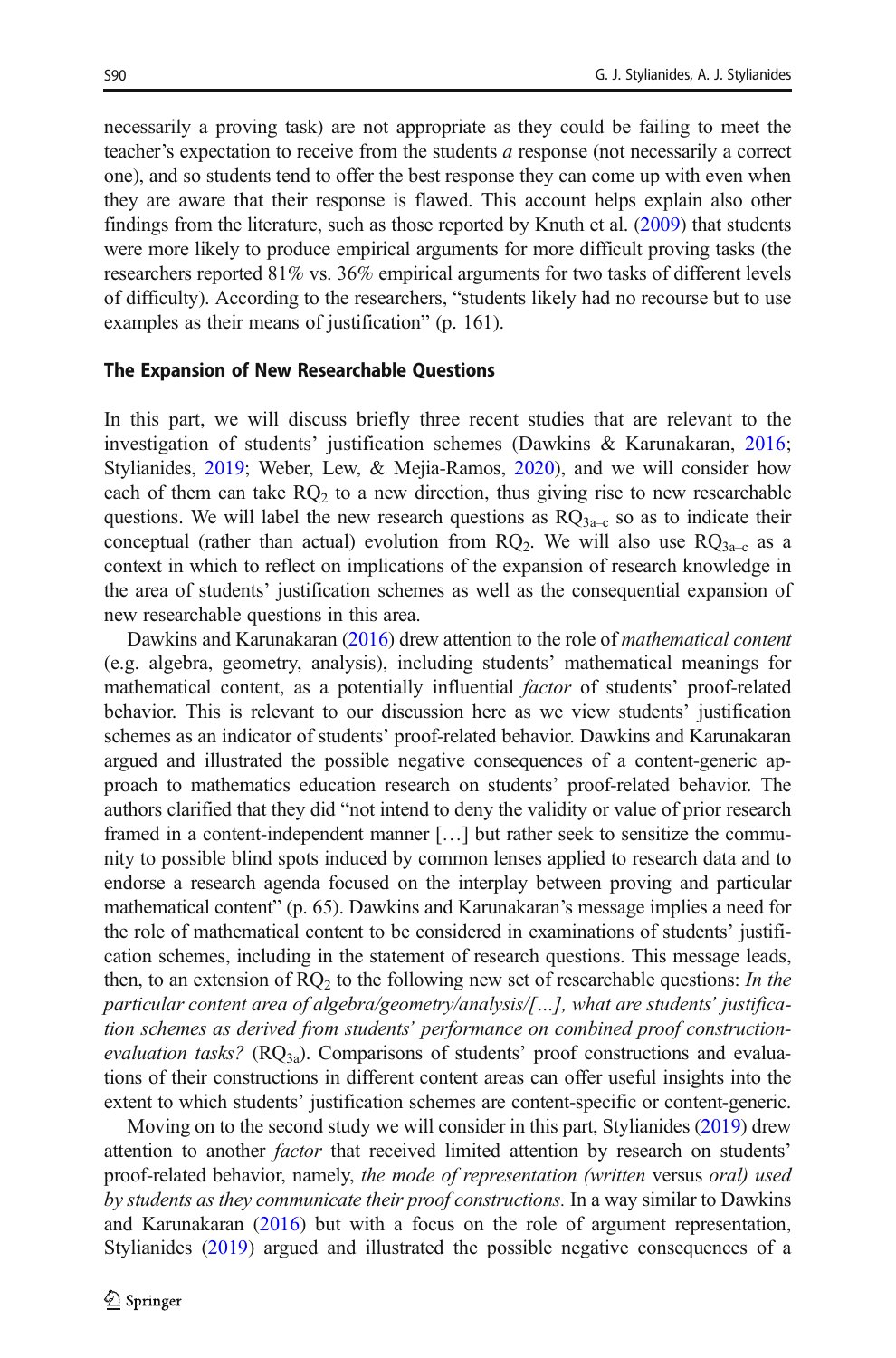representation-generic examination of students' proof constructions. Specifically, in the context of actual classroom practice, Stylianides compared the written arguments that secondary students produced and perceived to be proofs with the oral arguments that the same students presented in front of the class for the same claims, and he found that the oral arguments were more likely than the written arguments to meet the standard of proof. In discussing the implications of these findings, Stylianides noted the following:

[P]rior research on secondary students' argument constructions tended to use survey methods and only consider students presenting their perceived proofs in written form. Based on students' written arguments, this research has painted a bleak picture of secondary students' ability to construct arguments that meet the standard of proof. The findings reported in this article suggest that the limited use of observational methods and the lack of consideration of students presenting their perceived proofs orally—in tandem with students' written proofs for the same claims—is a serious threat to the validity of research findings in this area. Indeed, if a study had analysed students' written arguments only (as in survey research), it would have reported a less favourable picture of the potential of students' constructed proofs than another study that would focus only on students' oral arguments (as in observational research). Also, by considering only one mode of representation and ignoring the other, each study individually would have reported an incomplete picture of students' constructed proofs, for apparently it matters whether students present their perceived proofs orally or in writing. (p. 177)

Stylianides' findings support another extension of  $RQ<sub>2</sub>$  as follows: What are students' justification schemes as derived from students' performance on combined proof construction-evaluation tasks whereby students' perceived proofs are communicated in written/oral/combined written-and-oral form?  $(RQ_{3b})$ .

Weber et al. [\(2020](#page-15-0)) further expanded work in this area by proposing a new framework for investigating and explaining students' proof-related behavior. The framework introduces additional factors that potentially influence students' proof constructions and the inferences that researchers might draw from them about students' justification schemes. Specifically, Weber et al. adapted constructs from "expectancy value theory" (e.g. Eccles & Wigfield, [2002\)](#page-14-0) to investigate and illustrate empirically the following claim: whether a student will seek a proof or settle for a non-proof argument (including an empirical argument) depends partly on the value the student places on knowing the veracity of a mathematical statement, the *cost* in terms of time and effort that is required for the search for a proof, and the student's perceived likelihood of success of being able to find a proof. Consider, for example, a student who offered an empirical argument in response to a proof construction task. This student might believe that the empirical argument bestowed certainty in the truth of the generalization and thus consider the argument to be a proof, in which case the student can be said to exhibit the empirical justification scheme. However, Weber et al. argued that there are at least three other possibilities for which the student might have offered the empirical argument: (1) the student might not be interested in being certain about the truth of the generalization and thus settle for the first argument (empirical) that he or she produced (an issue of value); (2) the student might consider searching for a proof to be an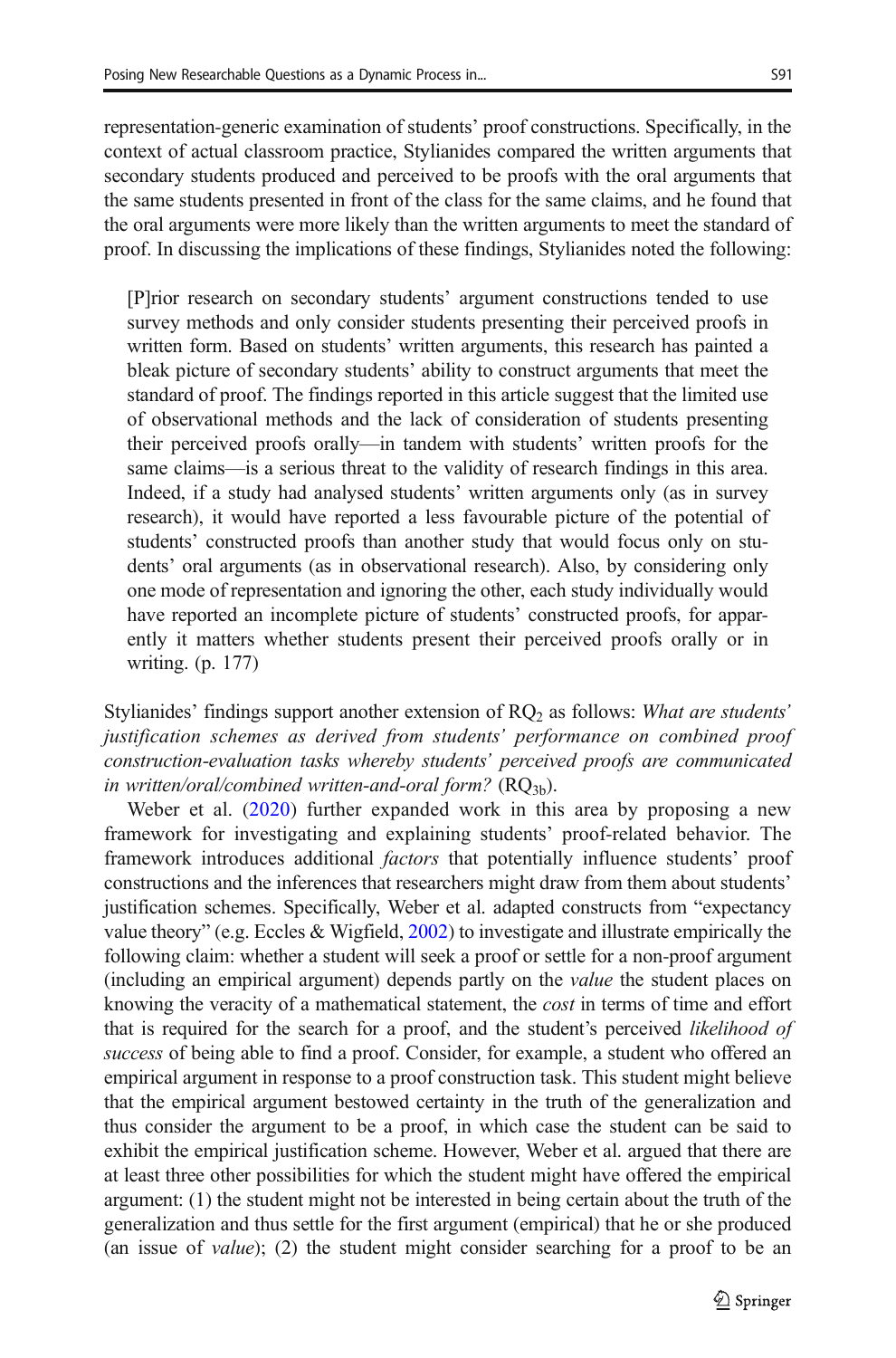unpleasant endeavor and thus settle for an empirical argument that presumably requires less effort to produce than a proof (an issue of cost); or (3) the student might settle for the empirical argument because he or she believes the construction of a proof is beyond his or her capability (an issue of *likelihood of success*). These alternative possibilities of the student's proof-related behavior challenge the certainty of the conclusion that a student's empirical argument is evidence of the student exhibiting the empirical justification scheme and thus point to the need for research into students' justification schemes to consider the three factors in the expectancy value model. In other words, this model supports another extension of  $RQ<sub>2</sub>$  as follows: What are students' justification schemes as derived from students' performance on combined proof constructionevaluation tasks and based on students' considerations of value, cost, and likelihood of success in their produced arguments?  $(RQ_{3c})$ .

The three studies in the area of students' justification schemes that we discussed in this part of the paper (Dawkins & Karunakaran, [2016;](#page-14-0) Stylianides, [2019;](#page-15-0) Weber et al., [2020](#page-15-0)) illustrate the idea that the conceptual terrain in this research area becomes more complex with advancements in research knowledge about the factors that can influence students' performance on proof construction tasks. Also, as the field's knowledge of new potentially influential factors grows, there is a consequential expansion of new researchable questions that can guide researchers' investigations towards a more refined, and presumably more accurate, body of research knowledge about students' justification schemes. For example, findings of investigations of new researchable questions  $RQ_{3a}$  and  $RQ_{3b}$  can contribute, respectively, to the development of content-specific (Dawkins & Karunakaran, [2016\)](#page-14-0) and representationspecific (Stylianides, [2019](#page-15-0)) portraits of students' justification schemes, which in turn might help point out important trends that went undetected by prior research. At the same time, however, the field's research knowledge about students' justification schemes can become more fragmented: As research reports of content- and representation-generic findings give place to reports of content- and representationspecific findings, it is less justifiable for researchers to cluster together or even compare findings across studies that did not account for these factors. Although this may be an unwelcome development from a policy standpoint where generalized descriptions of phenomena can help guide policy decisions about instructional practice, things can be different from a research standpoint. Dawkins and Karunakaran [\(2016\)](#page-14-0) hypothesized that "our field's implicit invitation to overgeneralize empirical findings are partly to blame for the confusing and seemingly contradictory claims available in the literature on proof" (p. 73).

The field's growing knowledge of additional potentially influential factors renders the methodological landscape complex too. Clearly, it will be methodologically challenging to design a new research study to document students' justification schemes in the context of proof construction tasks that will account for the whole range of factors reflected in  $RQ_{3a-c}$ : the mathematical content where the tasks are embedded ( $RQ_{3a}$ , Dawkins & Karunakaran, [2016\)](#page-14-0), the mode of representation with which students' arguments are communicated  $(RQ<sub>3b</sub>, Stylianides, 2019)$  $(RQ<sub>3b</sub>, Stylianides, 2019)$ , and students' considerations of value, cost, and likelihood of success in constructing their arguments  $(RQ_{3c},$  Weber et al., [2020\)](#page-15-0). One can appreciate further the challenges of designing such a study by being mindful of the fact that the potentially influential factors worth considering might not be limited to those that we discussed herein for the purposes of exemplification.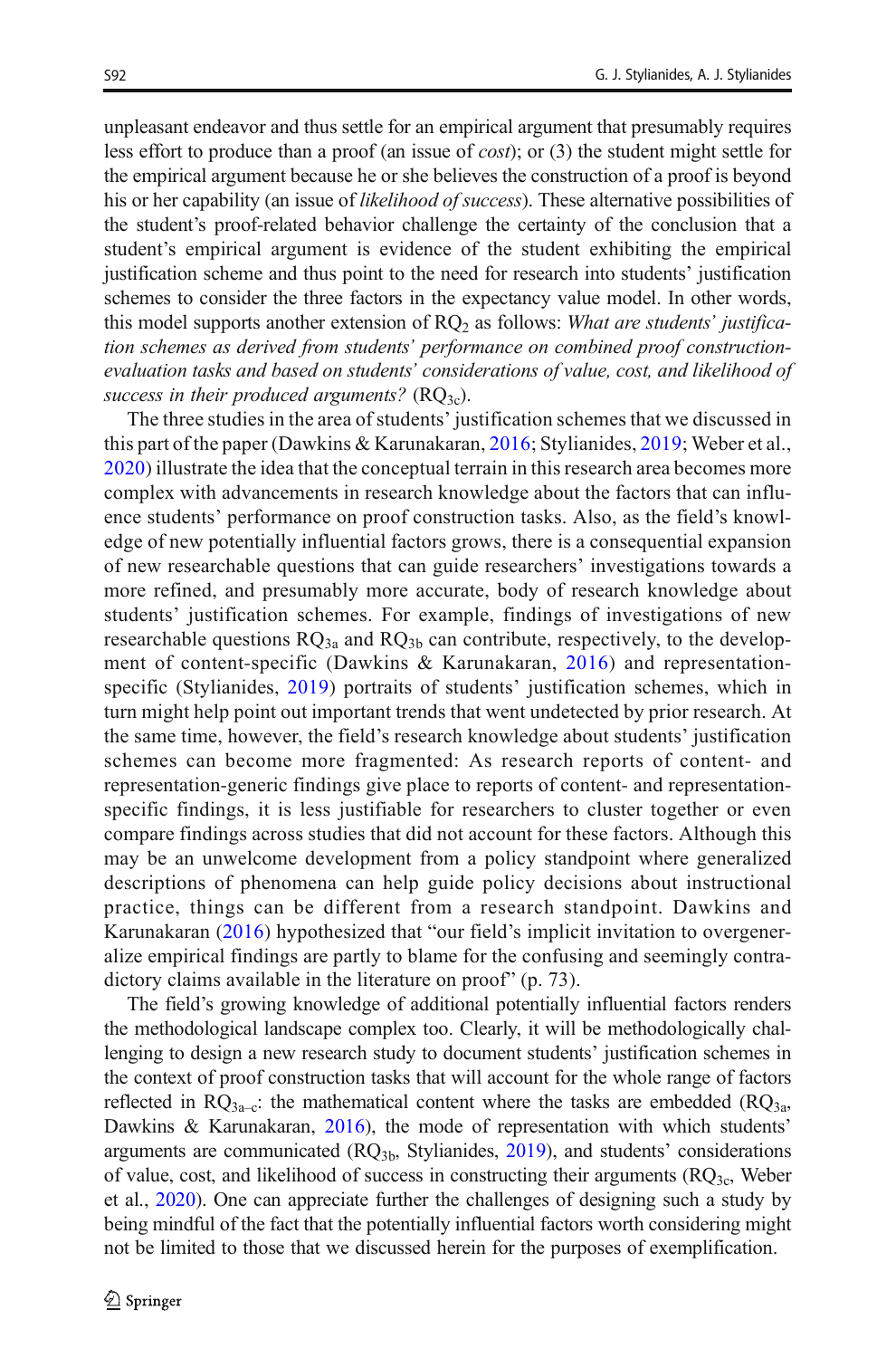We clarify that we are not suggesting that all new research studies aiming to investigate students' justification schemes should account for all of the potentially influential factors discussed herein or others. We share Dawkins and Karunakaran's [\(2016\)](#page-14-0) view that "students' mathematical reasoning is an incredibly multi-faceted and complex forum for investigation" and that "[n]o single study can account for all of the dimensions of variation at play" (p. 73). As we pointed out in the opening paragraph of this paper, when posing a new researchable question, a researcher needs to make decisions about how to deal with the whole web of factors that can possibly influence the phenomenon under examination in a careful, transparent, and justifiable way, drawing on relevant theoretical or conceptual frameworks and associated empirical findings. But how can researchers deal, in practical terms, with the fundamental challenge of curtailing and managing the proliferation of factors that can influence the phenomenon under examination? We will consider this question in the next section as it is broad and does not relate specifically to the notion of justification schemes.

## Concluding Remarks

In this paper, we argued that posing new researchable questions in educational research is a dynamic process that reflects the field's growing understanding of the web of potentially influential factors surrounding the examination of a particular phenomenon of interest. We illustrated this thesis by drawing on a strand of mathematics education research related to students' justification schemes (Harel & Sowder, [1998,](#page-14-0) [2007\)](#page-14-0) that has evolved rapidly during the past few decades (see, e.g. Harel & Sowder, [2007;](#page-14-0) Stylianides et al., [2016,](#page-15-0) [2017](#page-15-0)) and thus offered a good context for exemplification of the thesis. In what follows we will first reflect on the boundaries of the domain of application of our thesis, and then we will consider three main implications of the thesis.

#### Boundaries of the Domain of Application of the Thesis

We cannot accurately determine the boundaries of the domain of application of the thesis, because we lack a thorough knowledge of the evolution of researchable questions across strands of educational research. However, our (limited) knowledge of several other research strands within mathematics education gives us confidence that the domain of application of the thesis is broad and goes beyond that of justification schemes. Next, we will briefly consider two other examples to illustrate this point.

The first example relates to the following research question: "What is the potential of mathematical problems, with or without a connection to reality, to trigger students' task-specific interest in problem solving?" In describing this example, we draw primarily on work by Schukajlow and colleagues (Rellensmann & Schukajlow, [2017;](#page-14-0) Schukajlow, Leiss, Pekrun, Blum, Müller, & Messner, [2012\)](#page-15-0) who distinguished between two broad categories of problems: those with a connection to reality, called "realworld problems," and those without such a connection to reality, called "intra-mathematical problems." Although there are sub-categories within each of these categories of problems, real-world problems are often used in curriculum materials for the purpose of triggering student interest (Meyer, Dekker, & Querelle, [2001\)](#page-14-0). However, there is a lack of robust empirical evidence linking any of these problem categories to a higher level of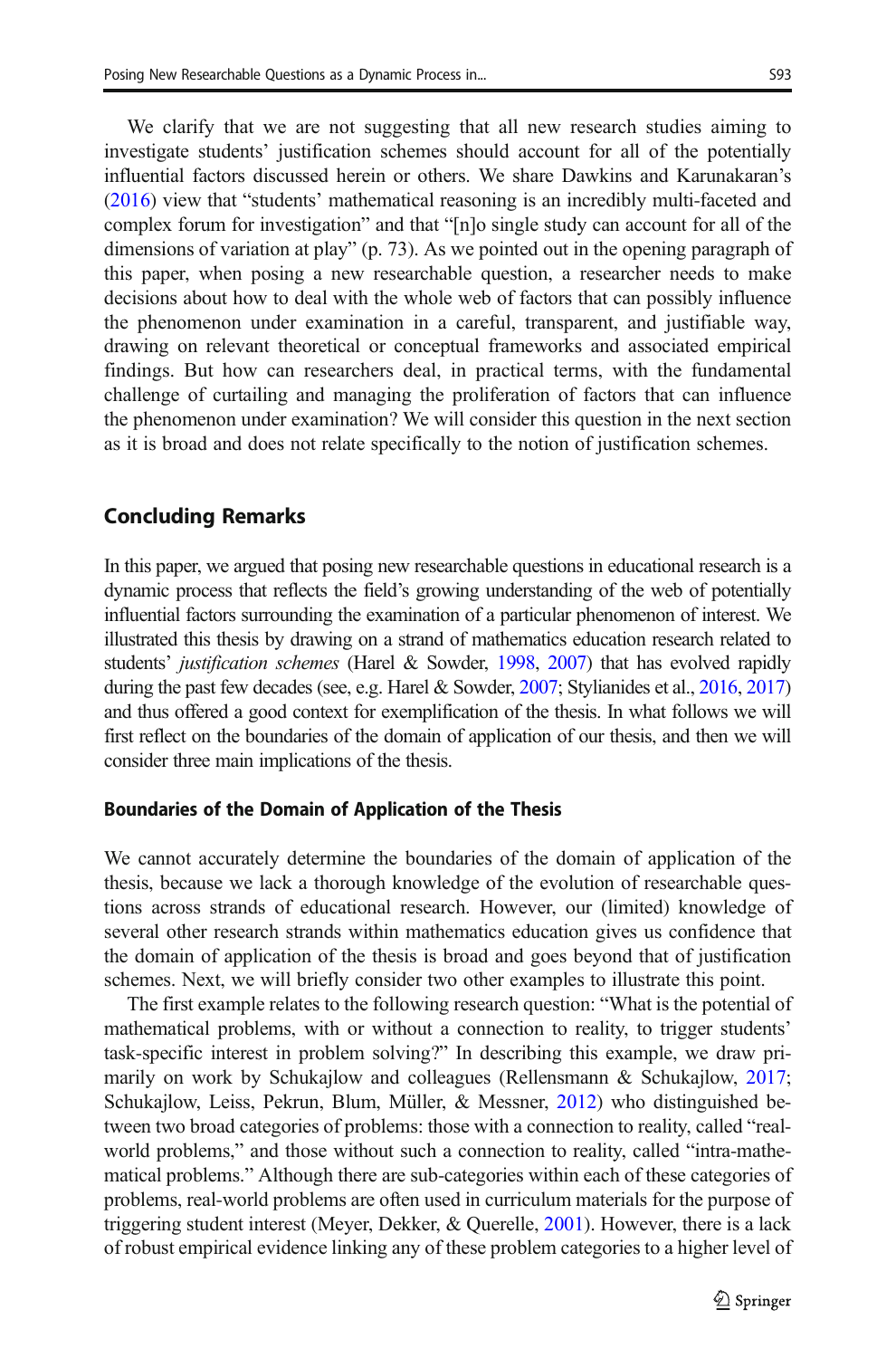student interest. For example, Schukajlow et al. [\(2012\)](#page-15-0) found no difference in students' interest in real-world and intra-mathematical problems. In a follow-up study, Rellensmann and Schukajlow ([2017\)](#page-14-0) investigated the above research question by controlling for task difficulty, which was a factor that prior research including Schukajlow et al. [\(2012\)](#page-15-0) had tended to overlook. Controlling for task difficulty resulted in the reversal of Rellensmann and Schukajlow's ([2017](#page-14-0)) original expectations, for they found that "intra-mathematical problems [rather than real-world problems] are better suited for capturing students' interest" (p. 375). According to the authors, "[t]hese findings underpin the idea that task difficulty is a factor that should be taken into account in research on task-specific interest (Renninger, [1998\)](#page-15-0) because the difference in students' interest in solving problems with and without a connection to reality is hidden if the confounding effect of task difficulty is not controlled for" (p. 375).

The second example relates to the following research question that was posed in the 1970s: "What is the effect of teachers' mathematics coursework on students' mathematics achievement?" Begle's [\(1979\)](#page-14-0) meta-analysis of studies conducted between 1960 and 1976 (cited in Ball, Lubienski, & Mewborn, [2001\)](#page-14-0) showed that teachers' mathematics coursework produced positive main effects on students' achievement in only 10% of the cases and, more surprisingly, negative main effects in 8%. These studies used teachers' coursework in mathematics as a proxy for teachers' mathematics content knowledge. Given that teachers' mathematics content knowledge was deeply thought to make a difference in students' achievement, the aforementioned findings (especially the negative effects) puzzled researchers over the role of teachers' content knowledge in teaching. Subsequent theoretical advances in the field elaborated the notion of teachers' content knowledge and its various sub-components (e.g. Ball, Thames, & Phelps, [2008](#page-14-0); Rowland, Turner, Thwaites, & Huckstep, [2009](#page-15-0); Shulman, [1986](#page-15-0)), making clear that teachers' coursework is a poor proxy for the multi-faceted notion of teachers' content knowledge, which includes also components such as teachers' understanding of students' thinking and ways of representing the subject matter. These theoretical advances gave rise to new notions that are used to describe teachers' knowledge, like teachers' mathematical knowledge for teaching (Ball et al., [2001](#page-14-0), [2008](#page-14-0)), and they led to the posing of new researchable questions such as the following: "What is the effect of teachers' mathematical knowledge for teaching on students' mathematics achievement?" (Hill, Rowan, & Ball, [2005\)](#page-14-0). Hill et al. [\(2005\)](#page-14-0) found that teachers' mathematical knowledge for teaching has a positive effect on students' mathematics achievement, a finding that marks a major advancement in research knowledge since Begle's [\(1979\)](#page-14-0) time. This is not to criticize Begle who posed a research question that made sense at the time, but to illustrate the point that an increased understanding of the web of potentially influential factors led to new researchable questions.

#### Implications of the Thesis

Besides serving the purpose of deepening theoretical understanding about how new researchable questions are, or can be, generated in educational research, our discussion also identified and illustrated three important implications of our thesis. Next, we will summarize and elaborate as appropriate on these inter-related implications.

The first implication is that, as new potentially influential factors are identified, findings from past research that had not accounted for those factors might prove to be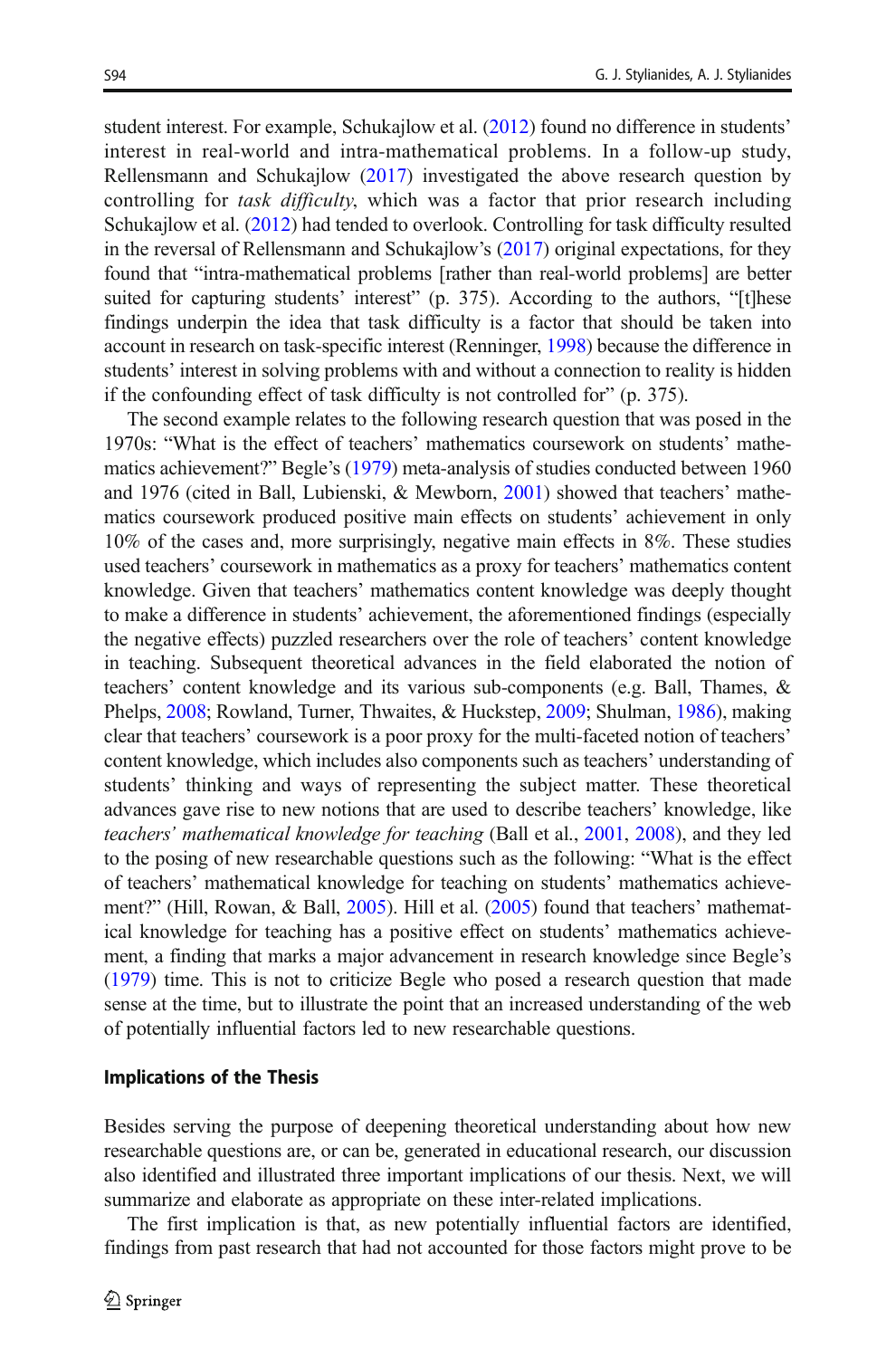insufficient or be challenged. This implication is illustrated by all three examples we discussed in this paper. Clearly, this is not a criticism of past research as the findings of those studies are judged retrospectively, but the identification of new potentially influential factors does nevertheless complexify the conceptual landscape surrounding the phenomenon of interest.

The second implication concerns the methodological challenges that arise for researchers as they navigate this complex conceptual landscape and seek to design new studies that pay due regard to research advances about all relevant and potentially influential factors. Of course it is still possible for new studies to focus on specific factors pertaining to the phenomenon of interest, say the justification schemes exhibited by students as they engage with proving tasks involving visual or non-visual reasoning (cf. Alcock & Simpson, [2004](#page-14-0), [2005;](#page-14-0) Hadas, Hershkowitz, & Schwarz, [2000\)](#page-14-0), while accounting for or considering in a meaningful way other known relevant factors, such as by limiting the research scope (and conclusions) in a particular content area (e.g. geometry). The broader question that arises at this point, though, is the one that we posed earlier in the paper and relates to the dialectical nature of the web of factors known to influence a phenomenon and investigations of that phenomenon: How can researchers deal, in practical terms, with the fundamental challenge of curtailing and managing the proliferation of factors that can influence the phenomenon under examination? This is a particularly hard question to address and possibly deserves a paper of its own. We raise it here explicitly to offer some initial thoughts about it, drawing primarily on Clement's [\(2000\)](#page-14-0) discussion of "explanatory models," and to invite other researchers to unpack it and elaborate on possible ways to address it.<sup>3</sup> As we will explain, Clement's discussion of explanatory models can be used to offer researchers theoretically principled ways to justify their focus on particular factors while ignoring others.

According to Clement [\(2000\)](#page-14-0), explanatory models "are not merely condensed summaries of empirical observations but, rather, are inventions that contribute new mechanisms and concepts that are part of the scientist's view of the world and that are not 'given' in the data" (p. 549). In other words, Clement views such models as providing an explanatory description why the phenomenon of interest occurred and give satisfying explanations for "patterns of observable behavior." Using again the notion of students' justification schemes as an example and applying Clement's terminology, a student's empirical justification would be an "observable behavior" while students' propensity to offer empirical justifications would be a "pattern of observable behavior." The factors that we discussed in the previous section of the paper related to the mathematical content where the proving tasks are embedded (cf. Dawkins & Karunakaran, [2016\)](#page-14-0), the mode of representation with which students' arguments are communicated (cf. Stylianides, [2019\)](#page-15-0), and students' considerations of value, cost, and likelihood of success in constructing their arguments (cf. Weber et al., [2020\)](#page-15-0) are all examples of factors that may well be part of an explanatory model of the aforementioned pattern of observable behavior. Yet developing an explanatory model is challenging, especially when it pertains to higher order thinking skills such as students' justification schemes that are complex and prone to the influence of a multitude of factors. Another challenge in designing an explanatory model is finding an appropriate

<sup>&</sup>lt;sup>3</sup> We are grateful to an anonymous reviewer who brought Clement's [\(2000\)](#page-14-0) work to our attention.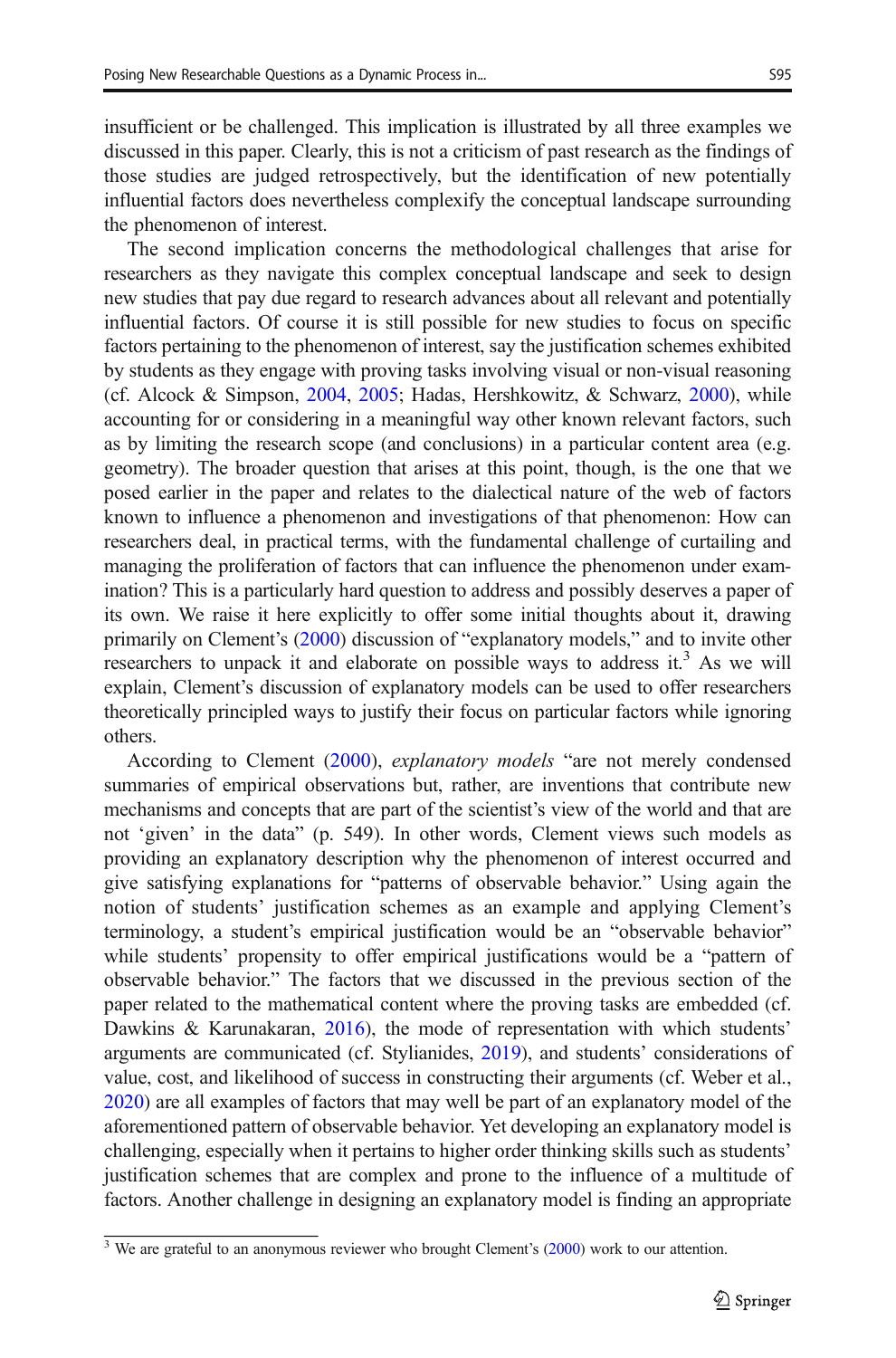grain size for it. As Clement points out, there are many virtues of an explanatory model that go beyond accuracy and that there are trade-offs as one cannot simply act to maximize all the characteristics of a good model. Parsimonious models are often superior to complicated models that are slightly more accurate.

Accordingly, a good parsimonious model can offer a way to address the question we raised above about the dialectical nature of the web of factors known to influence a phenomenon and investigations of that phenomenon, by allowing researchers, in a theoretically principled way, to cleave out the list of factors they want to consider in their study while ignoring others. Until such a model is developed, though, it is important that reports of research include a detailed description of the context of the studies as well as the factors that were considered in the studies and other known factors that might have influenced the phenomenon but were not considered. This detailed description of the context is particularly important because, if new factors that influence the phenomenon of interest are discovered in the future, researchers can be in a position to determine whether those factors had any bearing on the findings of past studies and the extent to which the findings of those studies are still useful for comparative purposes or applicable in specific contexts.

The third implication of our thesis in this paper builds on the previous two and concerns the evolving nature of research knowledge as findings from studies on new researchable questions become available. For example, early research on students' justification schemes could defensibly draw general conclusions like "many students exhibit the empirical justification scheme." However, the more we (as a field) learn about potentially influential factors, the more we view such general conclusions with caution. In particular, the aforementioned conclusion would now have to be qualified in terms of the mathematical content where students exhibited certain schemes (cf. Dawkins & Karunakaran, [2016\)](#page-14-0) or in terms of the mode of representation that students used to communicate their arguments (cf. Stylianides, [2019\)](#page-15-0). Thus, as a wider range of potentially influential factors get discovered and considered, research knowledge becomes not only more refined and presumably more accurate, but possibly more fragmented too. On this basis, one may be confronted with this paradox: As we (as a field) deepen our understanding of the complex network of factors that have a bearing on the phenomenon of interest, the further away we get from being in a position to draw defensible general conclusions about the phenomenon. This paradox, which may not be specific to students' justification schemes or the other two examples we discussed in this paper, has policy ramifications, especially with regard to assessment. For example, assessing students' justification schemes cannot be a matter of evaluating students' performance on proving tasks from a single content area (popularly geometry) or in written form only.

Open Access This article is licensed under a Creative Commons Attribution 4.0 International License, which permits use, sharing, adaptation, distribution and reproduction in any medium or format, as long as you give appropriate credit to the original author(s) and the source, provide a link to the Creative Commons licence, and indicate if changes were made. The images or other third party material in this article are included in the article's Creative Commons licence, unless indicated otherwise in a credit line to the material. If material is not included in the article's Creative Commons licence and your intended use is not permitted by statutory regulation or exceeds the permitted use, you will need to obtain permission directly from the copyright holder. To view a copy of this licence, visit [http://creativecommons.org/licenses/by/4.0/.](http://creativecommons.org/licenses/by/4.0/)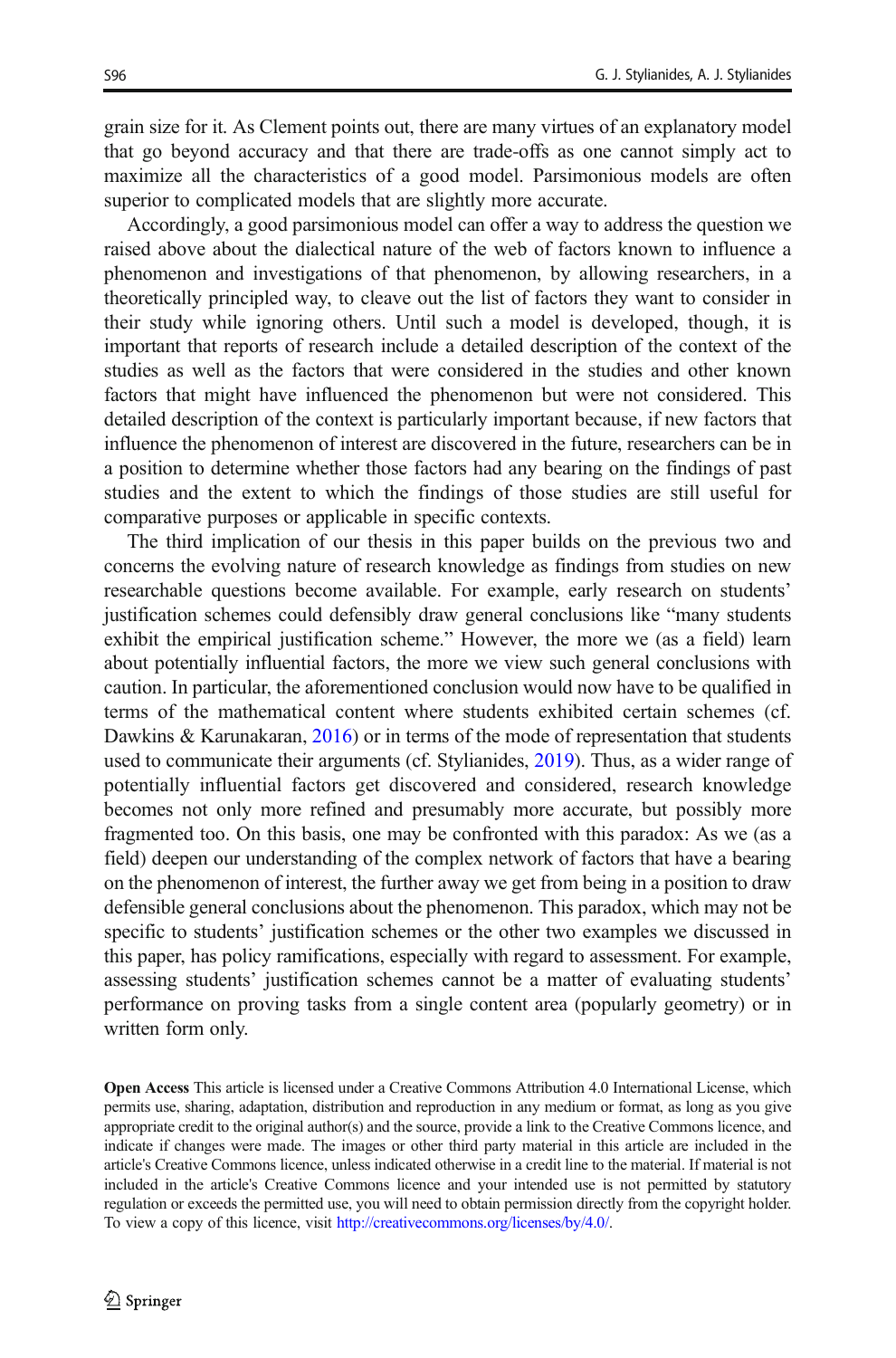### <span id="page-14-0"></span>References

- Alcock, L., & Simpson, A. (2004). Convergence of sequences and series: Interactions between visual reasoning and the learner's beliefs about their own role. Educational Studies in Mathematics, 57, 1–32.
- Alcock, L., & Simpson, A. (2005). Convergence of sequences and series 2: Interactions between non-visual reasoning and the learner's beliefs about their own role. Educational Studies in Mathematics, 58, 77–110.
- Ball, D. L., Lubienski, S., & Mewborn, D. (2001). Research on teaching mathematics: The unsolved problem of teachers' mathematical knowledge. In V. Richardson (Ed.), Handbook of research on teaching (4th ed., pp. 433–456). New York, NY: Macmillan.
- Ball, D. L., Thames, M. H., & Phelps, G. (2008). Content knowledge for teaching: What makes it special? Journal of Teacher Education, 59(5), 389–407.
- Begle, E. G. (1979). Critical variables in mathematics education: Findings from a survey of the empirical literature. Washington, DC: Mathematical Association of America and National Council of Teachers of Mathematics.
- Brousseau, G. (1997). Theory of didactical situations in mathematics: Didactique des mathématiques 1970– 1990 (N. Balacheff, M. Cooper, R. Sutherland, & V. Warfield, Trans. & Eds.). Dordrecht, The Netherlands: Kluwer Academic Publishers.
- Cai, J., Morris, A., Hohensee, C., Hwang, S., Robison, V., Cirillo, M., Hiebert, J. (2019). Posing significant research questions. Journal for Research in Mathematics Education, 50(2), 114–120.
- Clement, J. (2000). Analysis of clinical interviews: Foundations and model viability. In A. E. Kelly & R. A. Lesh (Eds.), Handbook of research design in mathematics and science education (pp. 547–589). Mahwah, NJ: Lawrence Erlbaum.
- Dawkins, P. C., & Karunakaran, S. S. (2016). Why research on proof-oriented mathematical behavior should attend to the role of particular mathematical content. The Journal of Mathematical Behavior, 44, 65–75.
- Eccles, J. S., & Wigfield, A. (2002). Motivational beliefs, values, and goals. Annual Review of Psychology, 53, 109–132.
- Education Committee of the European Mathematical Society. (2011a). Do theorems admit exceptions? Solid findings in mathematics education on empirical proof schemes. EMS Newsletter, 82, 50–53.
- Education Committee of the European Mathematical Society. (2011b). "Solid findings" in mathematics education. EMS Newsletter, 81, 46–48.
- Hadas, N., Hershkowitz, R., & Schwarz, B. B. (2000). The role of contradiction and uncertainty in promoting the need to prove in dynamic geometry environments. Educational Studies in Mathematics, 44, 127–150.
- Harel, G., & Sowder, L. (1998). Students' proof schemes: Results from exploratory studies. In A. Schoenfeld, J. Kaput, & E. Dubinsky (Eds.), Research in collegiate mathematics education III (pp. 234–283). Providence, RI: American Mathematical Society.
- Harel, G., & Sowder, L. (2007). Toward comprehensive perspectives on the learning and teaching of proof. In F. K. Lester (Ed.), Second handbook of research on mathematics teaching and learning (pp. 805–842). Greenwich, CT: Information Age Publishing.
- Healy, L., & Hoyles, C. (2000). A study of proof conceptions in algebra. Journal for Research in Mathematics Education, 31, 396–428.
- Hill, H. C., Rowan, B., & Ball, D. L. (2005). Effects of teachers' mathematical knowledge for teaching on student achievement. American Educational Research Journal, 42(2), 371–406.
- Housman, D., & Porter, M. (2003). Proof schemes and learning strategies of above-average mathematics students. Educational Studies in Mathematics, 53(2), 139–158.
- Kanellos, I., Nardi, E., & Biza, I. (2018). Proof schemes combined: Mapping secondary students' multifaceted and evolving first encounters with mathematical proof. Mathematical Thinking and Learning, 20(4), 277–294.
- Knuth, E., Choppin, J., & Bieda, K. (2009). Middle school students' production of mathematical justifications. In D. Stylianou, M. Blanton, & E. Knuth (Eds.), *Teaching and learning proof across the grades: A K–16* perspective (pp. 153–170). New York, NY: Routledge.
- Lee, K. (2016). Students' proof schemes for mathematical proving and disproving of propositions. The Journal of Mathematical Behavior, 41, 26–44.
- Meyer, M., Dekker, T., & Querelle, N. (2001). Context in mathematics curricula. Mathematics Teaching in the Middle School, 6(9), 522–527.
- Rellensmann, J., & Schukajlow, S. (2017). Does students' interest in a mathematical problem depend on the problem's connection to reality? An analysis of students' interest and pre-service teachers' judgments of students' interest in problem with and without a connection to reality. ZDM Mathematics Education, 49, 367–378.